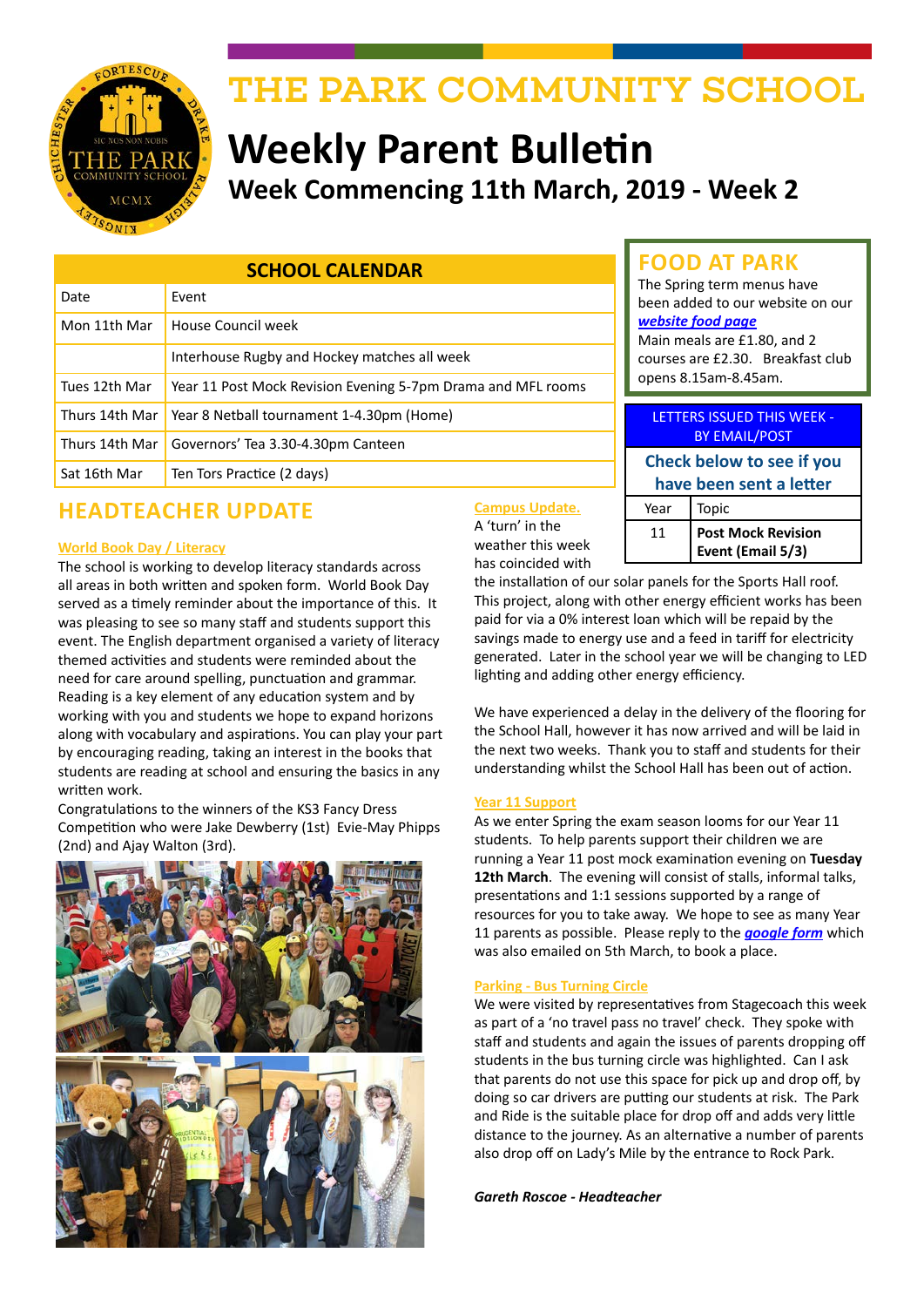#### **WINNER OF THE UKMT REGIONAL TEAM MATHS CHALLENGE**



A huge congratulations to four students, Fin Carlyon (Year 9), Jacob Phillips (Year 8), Sethini Vanderbona (Year 8) and Harry Gammon (Year 9), who attended the UKMT Regional Team Maths Challlenge at Coombe Dean School on Thursday 7th March. They competed against other schools from the region and won! An impressive achievement, we now hope to go on to challenge the other 87 winning teams in the June National Final in London.

#### **LOST PROPERTY SHOES**

There are a number of lost property items, especially shoes and coats, currently being held in Pupil Reception. If your child have lost an item that was unnamed, please ask them to check to see if the item has been handed in.

#### **ACTIVITY DAYS - DEADLINE 15TH MARCH**

An email was sent to parents/carers of children in Years 7-9 on 1st March. Please look out for the email and discuss with your child their activity day choices and complete the form by Friday 15th March. Those students attending the France, Barcelona or Torquay residential do not need to complete the form.

## **SCHOOL TRIPS**

Please note all cheques should now be made payable to 'The Park Community School' and not 'Devon County Council'.

#### **MADRID TRIP - YEAR 9 AND 10**

There are spaces available for the GCSE Spanish trip to Madrid, 14th - 17th February 2020. The trip is a fantastic opportunity to practise listening and speaking in Spanish as well as experiencing the culture of this historic and interesting capital city.

The trip is open to any Year 10 students who currently study Spanish, or Year 9 students who are hoping to study GCSE Spanish. Please see Miss Harvey in MFL1, or email aharvey@ theparkschool.org.uk if interested. Spaces will be open for a limited time.

### **BARCELONA TRIP**

Please ensure you return the completed trip forms as soon as possible, to pupil reception.

### **FRENCH TRIP 2019**

Could parents please ensure they complete and return the two forms to pupil reception as soon as possible.

### **NEW YORK JULY 2020**



There is still time to apply for a place on this trip. A nonrefundable deposit is required as soon as possible for £200.

For those that missed the New York Information evening, please see link to the *[New York](http://www.theparkschool.org.uk/sites/default/files/NewYorkMeetingPowerPoint-July2020.pdf)  [2020 Presentation](http://www.theparkschool.org.uk/sites/default/files/NewYorkMeetingPowerPoint-July2020.pdf)*

Students who are interested in the trip can pick up a letter from

Miss Vidler or a link is provided here - *[New York Letter](http://www.theparkschool.org.uk/sites/default/files/Payment%20Plan%20and%20Itinerary%20letter%202020.pdf)*

#### **BUDE/TORQUAY RESIDENTIAL**

Could parents/carers kindly ensure you keep up to date with the regular monthly instalments.

### **FRIENDS OF PARK**

### **SCHOOL OF ROCK - DVD**

A DVD has been created for our students amazing 'School of Rock' performance, in December.

On behalf of Friends of Park they will be available for sale at £5 per DVD in a clam shell case with graphic design on the DVD surface. (providing we receive orders for the minimum order quantity of 50)

We would like to establish how many copies are required, before we place an order - if you would like a DVD, please complete the google form, to reserve your copy. *[DVD ORDER FORM](https://bit.ly/2N4RUnU)*

Please respond by Sunday 10th March.

DVDs will be produced in-house if the response is low (no design printed on the DVD surface).

When ready DVDs will be available for collection from the School Office.

### **CHARITY NEWS**

#### **GUIDE DOGS FOR THE BLIND COLLECTION**

If you have too much small change, please remember we are still collecting loose change eg 1p, 2p, 5p in the tutor Dog Kennels for Guide Dogs and the competition to name and meet the puppy is still running until the end of the year. Thank You. *House totals so far since September 2018:*

Kingsley £464.80, Fortescue £359.40, Chichester £265.74, Drake £212.19 and Raleigh £59.98. A grand total £1362.11. Well done everyone!

*Mrs O'Callaghan*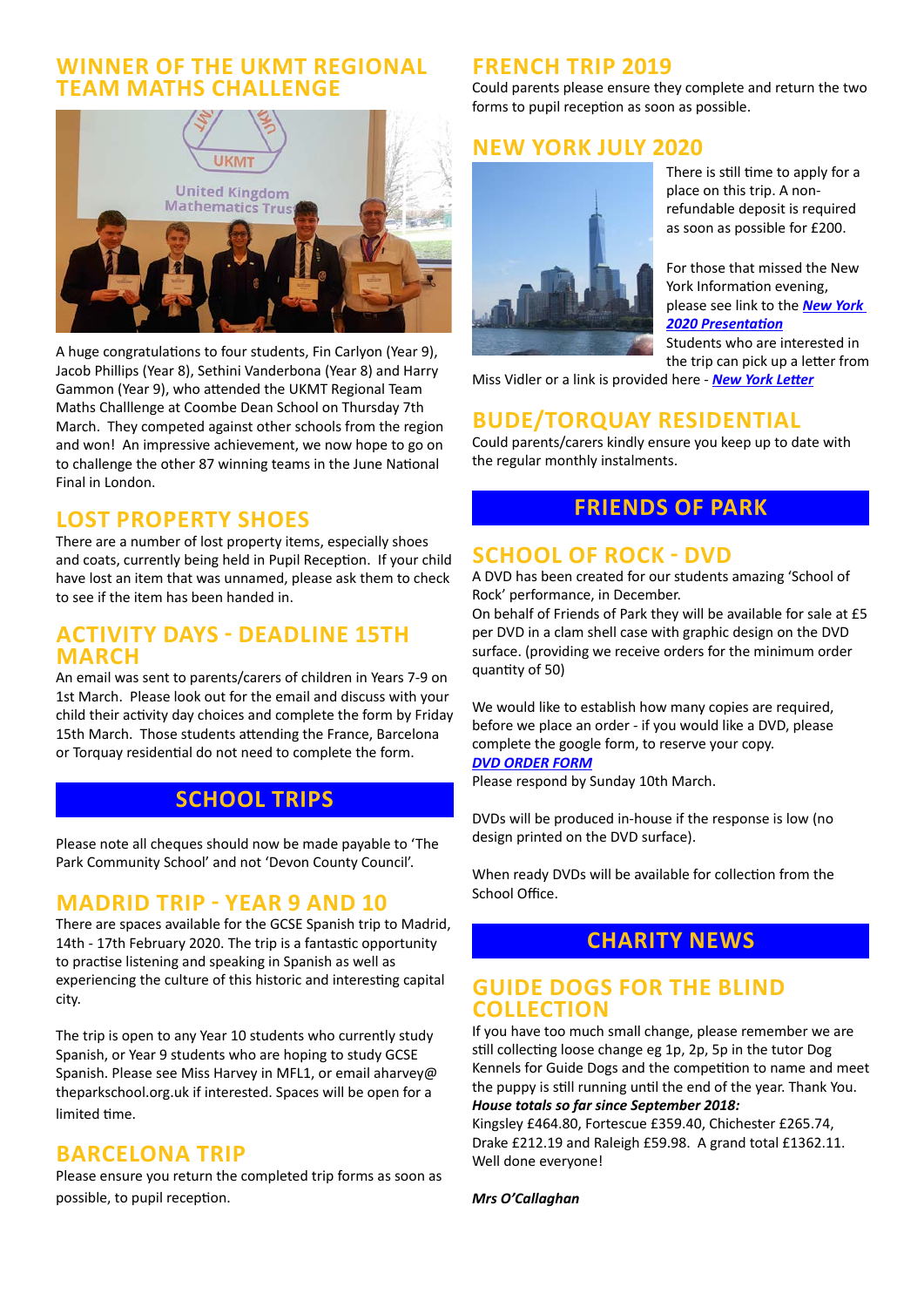### **SCIENCE - LINKS TO A LIFE DAY**



A group of Year 9 and Year 10 girls had a fantastic day of science enrichment activities provided by Links To A Life! Celebrating the life and times of Lise Meitner, a little known but significant physicist from the early 20th century. All students contributed wonderfully to the day.



### **KS4 INFORMATION**

#### **YEAR 10 DEADLINE FOR WORK EXPERIENCE PLACEMENTS**

Last date for arranging Work Experience placements is **Friday 26th April 2019**. There has to be time for the Duty of Care checks to be completed. After that date no new employers can be used.

Students can access the database to look for placements used in the past: http://devon.learnaboutwork.org Log In Details: School Name: The Park Community School User Name: Park Student Password: 2121

#### **YEAR 10 WORKSHOP OPPORTUNITY**

Calling all Year 10 students - are you interested in learning more about artificial intelligence? There is an opportunity for Year 10 students to attend a residential at Exeter University 8th-11th April for £165. It is aimed at Year 10 students whose parents have had no university experience.

Students will take part in projects where they will explore the world of artificial intelligence, a branch of science which deals with helping machines to find solutions to complex problems in a more human-like fashion. Please see or email Mrs Mills if you are interested and meet the criteria.

Email: amills@theparkschool.org.uk

#### **PETROC COLLEGE OPEN DAY**

Petroc have their last open event on **Saturday 9th March**. This is a day of tailored sessions, and gives interested students an opportunity to explore one subject in depth, by means of a talk or a demonstration – a bit like a Taster Day.

It's a great opportunity for students who have not yet applied, or those that have applied but changed their mind/want a second look at the subject to be sure. Also good for A-level applications who may be thinking about swapping a subject. We also welcome Year 10 to come along to start looking at options for Taster Day/options next year.

Register online at www.petroc.ac.uk/events Click here to view the *[Petroc Open Day Flyer](http://www.theparkschool.org.uk/sites/default/files/March%20Open%20Day_Secondary%20School%20Newsletter.pdf)* Click here to view the *[Petroc Open Day Session Flyer](http://www.theparkschool.org.uk/sites/default/files/March_Open%20Day_Timetable_V6.pdf)*

#### **YEAR 11 REVISION TIMETABLE**

Please see link to the current *[Year 11 Revision Session](https://docs.google.com/document/d/1dNMh7-L1kyihGF64pufxK6rpksF0LmhP7VMcilHf7oM/edit?usp=sharing)  [Timetable](https://docs.google.com/document/d/1dNMh7-L1kyihGF64pufxK6rpksF0LmhP7VMcilHf7oM/edit?usp=sharing)*. This timetable has started, any future amendments will be uploaded on our website under the "Events" menu. It would be great if parents/carers could encourage their sons/daughters in Year 11 to attend these revision sessions.

#### **CAREERS ADVICE**

# **CAREER PILOT**

*[www.careerpilot.org.uk](http://www.careerpilot.org.uk)*

Career Pilot is an impartial website that will help parents/ carers and students to explore further study and work options. There is helpful information when choosing options at 14 such as GCSE choices, exploring job sectors, identifying skills and creating a profile. All Year 9 students have used this website as part of the careers module leading up to their option choices.

Year 11 students have used this website to look at their options at 16, subjects and the jobs they may lead to. Information about Higher Education is helping students make choices between BTECs, A levels or Apprenticeship routes.

A Parent Zone section exists on the website to answer parents' questions about the choices available at 14, 16 and 18. Careerpilot has been developed by the University of Bath and is free to use.

*[www.parentzone.careerpilot.org.uk/parent](http://www.parentzone.careerpilot.org.uk/parent)*

#### **SPORT UPDATES**

#### **PE KIT SPONSORSHIP REQUESTS**

As our various teams have reached so many finals, some kits are starting to show wear and tear. As such, our sports teams would appreciate updated kits. We are looking for local businesses to sponsor a team kit so that our students can look smart and so feel good at every sporting event. We are looking for sponsorship for the Netball, Football and Rugby, for each year group.

If you would like to receive further information about sponsoring a kit, please email jgreenaway@theparkschool.org. uk, or Tel: 01271 373131 and leave a message for P.E. Teacher Mr Greenaway, to return your call.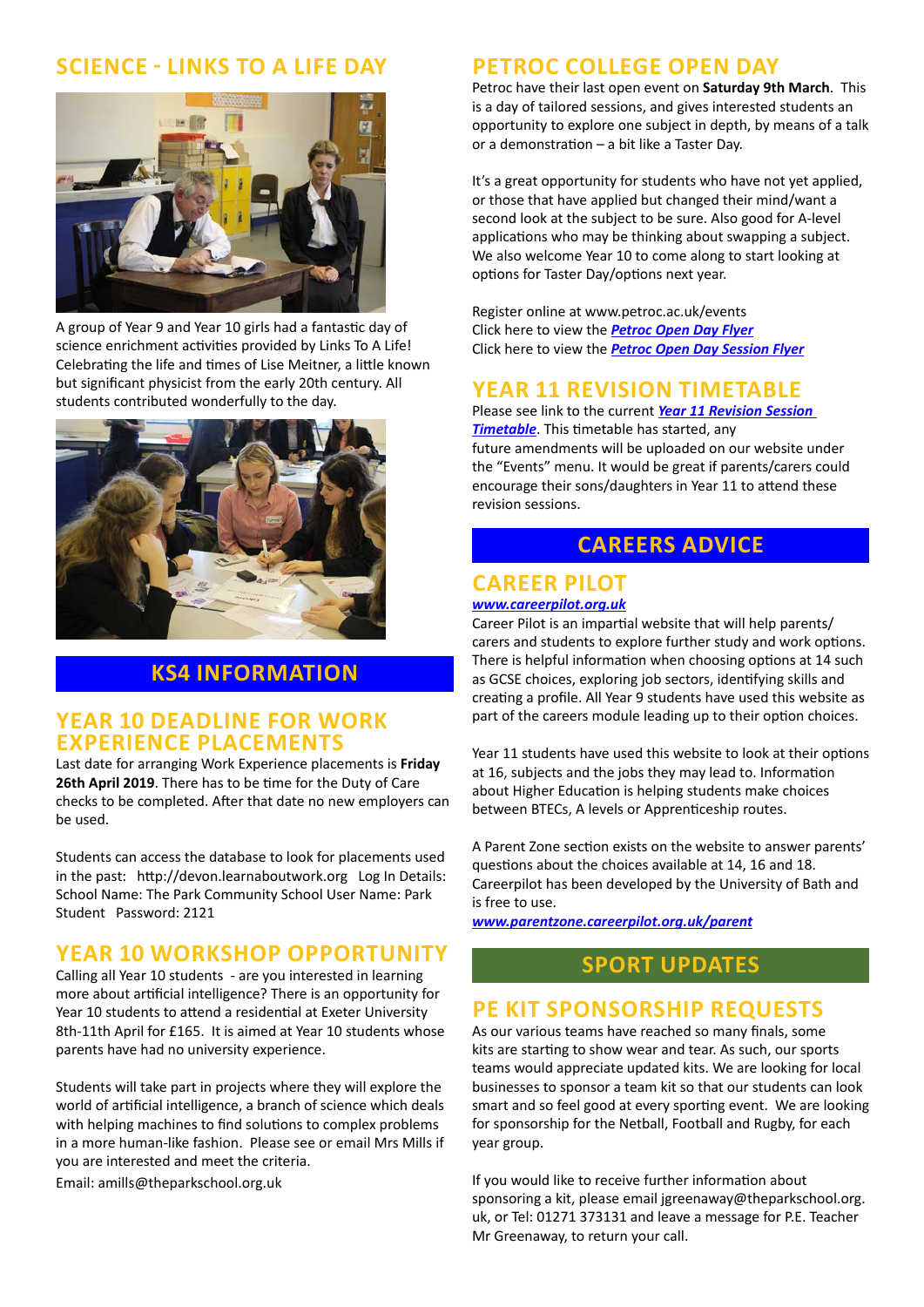

Dear Parent / Carer 8th March 2019

#### **Update – School Funding Issues**

I wanted to contact you to provide an update on current issues relating to school funding.

Sadly, I have to confirm that despite intense lobbying of the Government and Department for Education, matters remain extremely challenging. In short, schools are still not being provided with adequate funding and resource to deliver the level of provision and support that is expected and that our families and children deserve.

#### **Current Concerns**

- Since 2010 school budgets have been reduced in real terms by 8% and by 20% at post-16
- Class sizes are rising and the curricular offer is being restricted
- Increasingly, schools are being asked to support with children's emotional health and wellbeing. Frequently, we do not have adequate resource to meet a growing need.
- Often, the most vulnerable students in our schools those from disadvantaged backgrounds or those with Special Educational Needs and Disabilities (SEND) – are bearing the brunt of cuts and schools are struggling to provide the levels of support that they are entitled to.

These issues are not simply affecting a few schools. They are common features across our education system up and down the country. Levels of concern are so widespread amongst headteachers that we are all working together with a united voice.

As such, we have written to the Secretary of State for Education on three separate occasions since September 2018. We are dismayed that he has chosen to ignore our communications and repeated requests to meet. On 13 December 2018, we were informed by a junior civil servant that "I am afraid that, on this occasion, the Secretary of State and the Minister of State must decline your offer to meet. I hope you will understand that their time is heavily pressured and their diaries need to be prioritised according to *ministerial, Parliamentary and constituency business.***"**

Given the seriousness of the current school funding crisis and the impact upon schools, children and families, headteacher colleagues and I, believe that this approach is entirely ill-judged. On 14 January 2019, we wrote again to the Secretary of State for Education asking that he reconsider meeting with representative headteachers. Six weeks later, this request was declined once more: *"As I'm* sure you will appreciate, both their diaries are very full and they are unable to accept your kind offer at this time." Thousands of headteachers simply do not understand what issues could be seen as more important than the ones we are raising on behalf of schools, children and families.

In September 2018, over 2000 headteachers campaigned at Westminster in order to underline the seriousness of the current situation. This action was unprecedented.

The 'Worth Less?' campaign group now comprises 64 Local Authorities and Boroughs, covering thousands of schools and millions of families. This gives a clear indication of the levels of concern felt by reasonable and moderate headteachers in England.

We continue to recognise that there is not a 'bottomless pit' of money and also acknowledge that many local MPs from across the political spectrum are taking a supportive approach. We must make clear, however, that the current response from the Department for Education is inadequate.

#### **Why we need to meet**

- Headteachers want to contribute constructively to overcome current funding issues.
- Headteachers want to reflect the serious concerns expressed by families regarding inadequate levels or resource and provision especially for our most vulnerable students.
- Headteachers want to ensure that schools receive a much better deal when future Government spending plans the Comprehensive Spending Review - are drawn up over the next few months.
- Headteachers want to indicate serious and rising concerns relating to the wider pastoral and social care that schools are expected, by default, to provide against a background of severe cuts to Local Authority provision.

Headteacher colleagues and I, feel fortunate that we have been so strongly supported by parents and carers as we campaign for a much improved level of funding for our schools and pupils. We urge you to continue to make representations to your local MP and to the Department for Education and wider Government to ensure that matters improve.

We will continue to inform you of the facts and to campaign vigorously over coming weeks and months. A positive starting point should come from the Secretary of State for Education in the form of an urgent meeting.

Yours sincerely

Nexee

Gareth Roscoe Headteacher